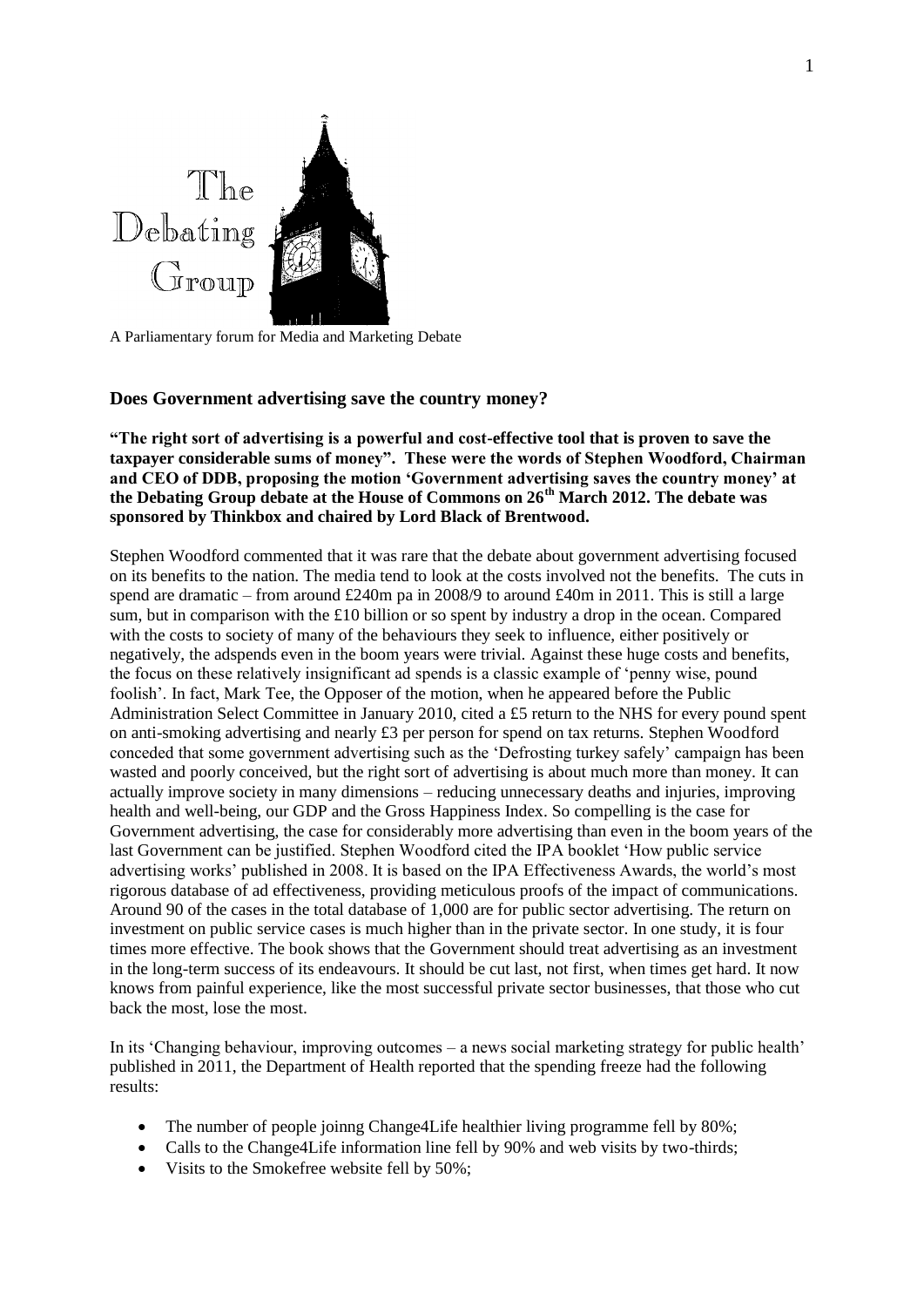The volume of people making quit attempts fell, in line with the reduction in purchased media spend.

The DOH recommended a return to advertising and the Government set aside an extra £15m for promoting its anti-smoking website and  $\pounds 14m$  for a campaign promoting healthy living.

With Government advertising, the impacts of cuts in spending are not like in the private sector. A cut in a company's spending, might lead to results like a market share loss of a brand of petfood, or a lager or an insurance company. It is important for the success of these businesses, but hardly of national importance. Cutting Goverment spend has had profound effects on the well-being of our country, as the Department of Health statistics and many others show. The positive stories and successes include the wearing of seat belts, the inexorable declines in smoking and drinking and driving, reductions in crime, improvements in public safety, public servant recruitment, benefits, decline in drug taking, tax returns. Successful campaigns such as these have achieved remarkable value for the taxpayer and the country as a whole.

Stephen Woodford cited three cases:

- Teacher recruitment. The ROI was calculated by looking at the savings of paying supply teachers that were generated by filling the positions with permanent staff. The campaign paid for itself between 110 and 150 times over with an estimated payback of £665.4m through recruiting of 7,766 new teachers.
- Home Office Vehicle Crime Prevention campaign 2006. This led to a 37% reduction in crime over a five-year period. It created a saving of £590m in the costs of dealing with vehicle crime. This is 28 times the advertising investment of £21.4m. It is estimated that the campaign would have influenced £1.5 billion worth of crime over a 10-year period
- Transport for London campaign that alerted women to the dangers of unlicensed minicabs from 2004. Based on Home Office cost-of-crime statistics, the £820k campaign investment paid for itself more than 13 times over.

In the private sector 1.5-2 times ROI are the norm, usually in cluttered markets where there are many competing choices. One of the reasons Government advertising does better is the lack of competition.

Large and small cases of successful government advertising using robust data over time reveal benefits which go way beyond money. There is a strong case to spend more money and therefore to save money.

## **Political advertising**

Opposing the motion, **Matthew Sinclair, Director, Taxpayers' Alliance,** questioned whether the behaviour the Government encourages or discourages through advertising saves money or is in fact effective. People stop smoking because they do not want to die plus the cost of smoking, regardless of advertising. They file their tax returns online to give themselves more time. The reason people file their returns on time is so they should not get fined, not to save the Government money. He maintained that there was a critical flaw in the effectiveness statistics – huge environment factors affected smoking behaviour and tax returns. One had to separate out the causal factors. The most positive results of Government advertising are to inform, rather than affect behavioural change, for example a 1950 information campaign about the UN. Small behavioural changes were apparent in a campaign for changing to low-fact milk – here the cost of switching was very low and other factors did not intervene. Matthew Sinclair cited several campaigns where the cost effectiveness was in doubt.

He contended that the private sector was more rigorous in its assessment of ROI than the public sector. Types of evidence had to differentiate evaluations versus experiments. Money was not being applied where it was most needed.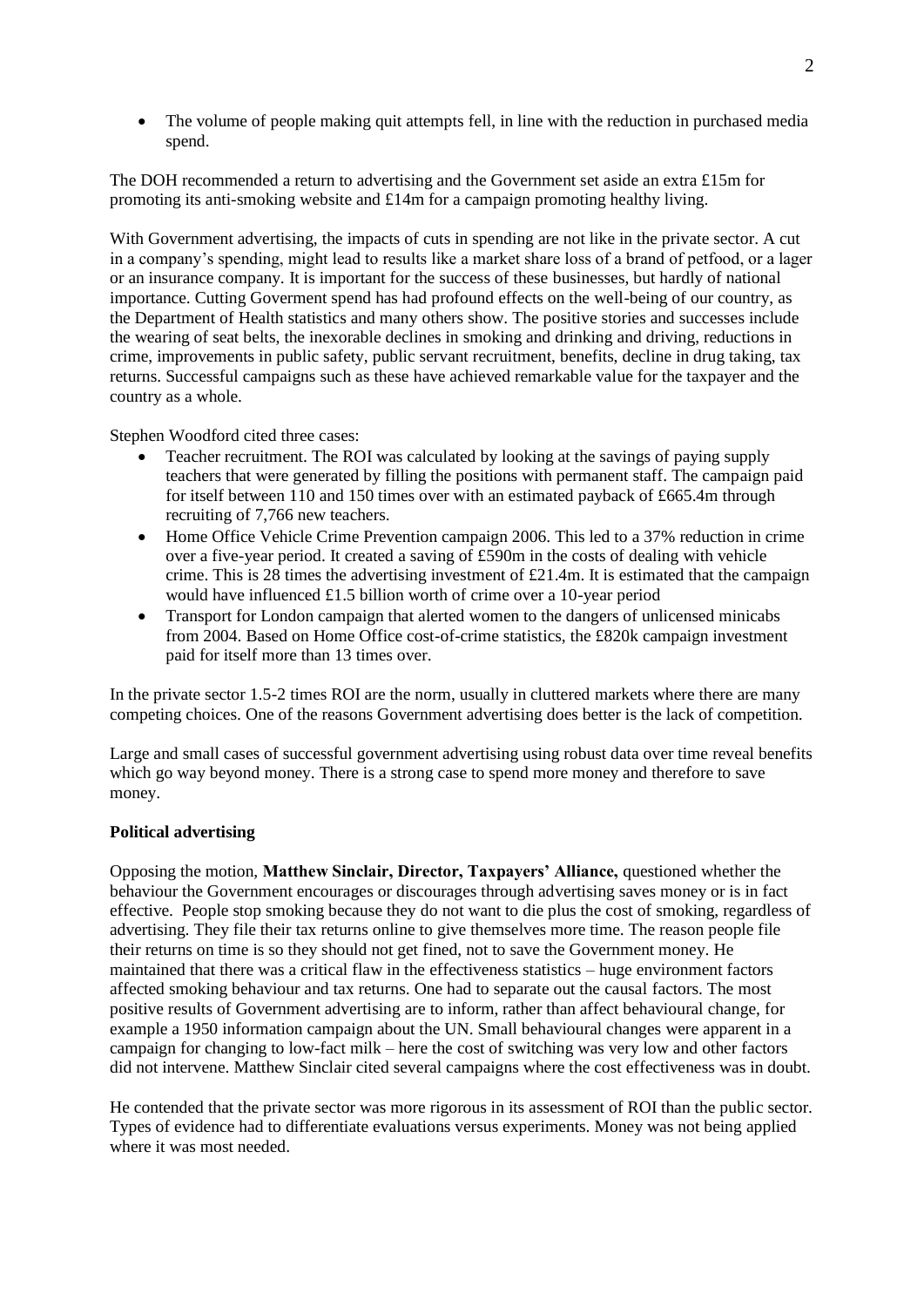A huge number of public service ads are directed at people who did not need them – most people today do not smoke. There is a huge dead-beat cost and limited evidence of behaviour change. There are huge interventions in smoking and tax return behaviours besides advertising. Matthew Sinclair believed that public service advertising was rarely effective when it reached the right audiences, but it rarely reached the right person.

Regarding public service advertising Matthew Sinclair made a plea for liberalising the rules for political advertising. People with political messages could not reach out to the right audiences. He felt the government was wasting money on advertising instead of looking at its core roles in political advertising.

### **Return on investment**

Seconding the motion, **Mark Lund, Co-founder and Managing Director of Now and Chief Executive of the COI 2009-2011**, highlighted the differences of perspective between the Taxpayer's Alliance and public sector advertising. "On the one side are 430,000 civil servants, all intent on spending money. On the other are the brave sixteen of the Taxpayers' Alliance trying to hold them to some sort of account"? This year, the public sector, both central and local, will spend  $\text{\pounds}722$  billion – £125 billion on health, £110 billion on welfare, and £90 billion on education. "This tsunami of money, this wall of cash is being dished out through the public sector at the rate of £2 billion a day – and the Taxpayers' Alliance have to look on like the reluctant funders of an orgy".

However, Mark Lund maintained that this debate was not about tax and spend. It is about investment and return. The motion is not about whether spending is a good or bad thing, but whether money invested in the right way in advertising creates a return for the public purse that justifies the expenditure. However much the government does or does not spend on advertising it is dwarfed by the £16 billion that the private sector spends in the UK every year. So this proportion is probably in line with the private sector. Lord Leverhulme said, "Half of my advertising is wasted but I don't know which half". Even if only 50 or 60% is working really well, the investment is a good one, which is why, according to Mark Lund, 'the clear-eyed men and women of the private sector continue to spend and invest on advertising'. Lord Leverhulme knew that the half of advertising that was working was paying for the other half 50 times over. If you do advertising well it works. It returns on average considerably more in sales and profits than you put in.

Is advertising really the best use of Government money? What about regulation, enforcement and social engineering? Of all the levers that government can pull, regulation, enforcement and social engineering, advertising remains one of the cheapest. The £25m spent on Change4life is a bargain if it is helping prevent a problem that currently costs the NHS £4 billion a year, costing £15 billion in 20 years' time. And if we can encourage more people to save in pensions earlier, the projected £30 billion hole in funding that DWP is forced to confront may not materialise after all.

Mark Lund conceded that not all public sector advertising spend was worthwhile. When he came to the COI some £500 million was being spent through it on advertising, PR, events, and direct marketing and not all of it was being spent well. The majority was being spent in proven, effective long-term campaigns. But some of it was on vanity projects, misguided or poorly thought through campaigns or short-term ventures. "After 6 months we came to the conclusion that 60% of what we were doing was well-founded and effective, 20% a sound buy capable of improvement by better methodology and 20% was daft".

The data show that advertising on social issues is effective and that it does save the country money. We are spending money now in order not to have to spend money later.

#### **Saving money?**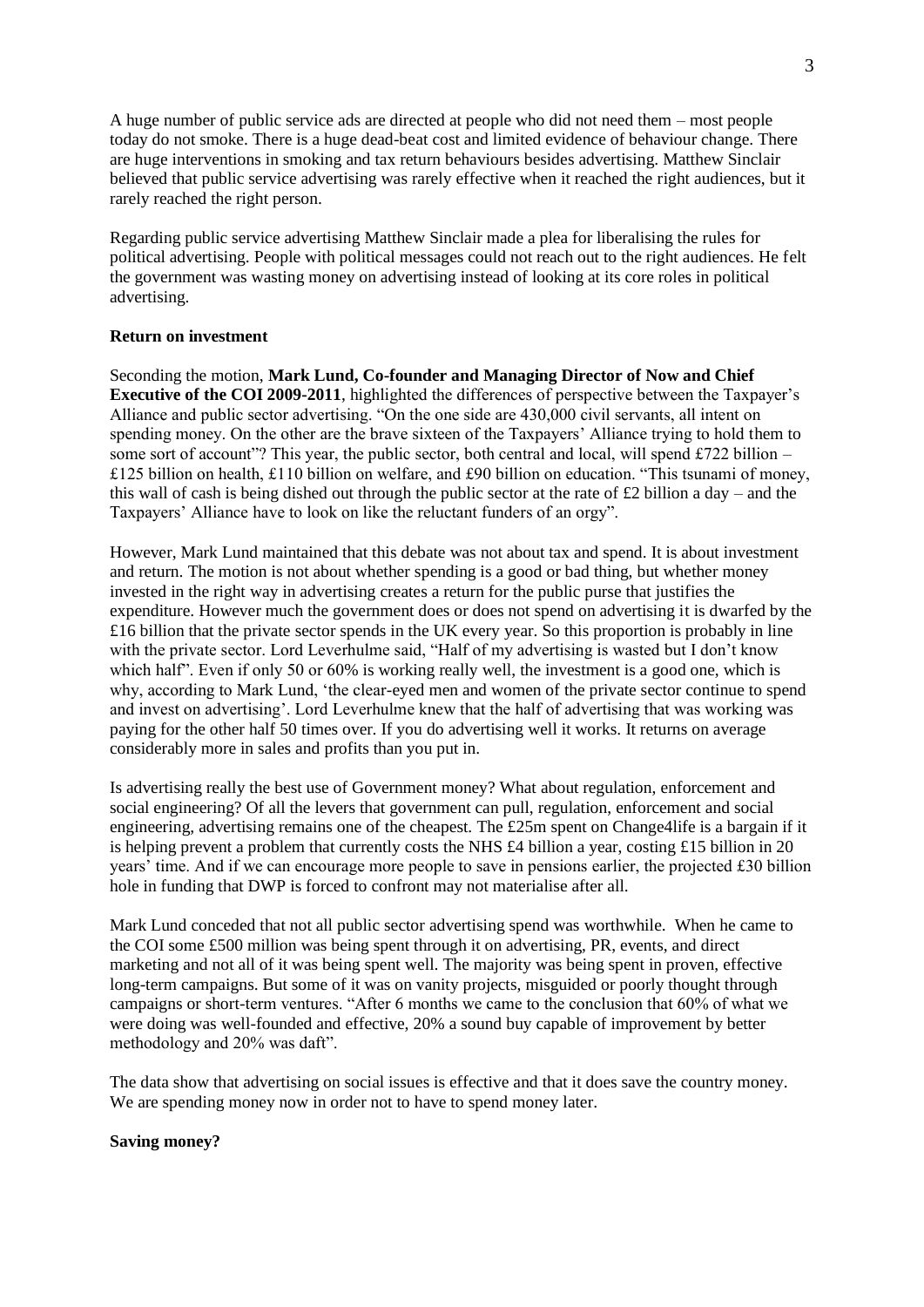Seconding the opposition **Matt Tee, Former Permanent Secretary for Government Communication,** questioned the motion. It is not about effectiveness or value for money, but proposes that government advertising actually *saves* the country money. This is not why the Government advertises. It was never the intention that it should save money. Moreover it is impossible to demonstrate. Even if it might you would need to be able to show that it is effective and the effect saves money.

On the first Matt Tee contended that the Government was so bad at buying and measuring it could not know. Pre-2010 there was no control on advertising. COI bought what it was asked to buy. When controls came in, it was clear that some campaigns were based on poor insight and had very soft outcome measures. They were rarely done within a brand framework and the problems were attacked on so many fronts it was difficult to isolate the advertising effect. Matt Tee cited examples:

- Tax filling on time, online. The effect is that more people file on time online saving a multiple of what it cost. There is an assumption that otherwise people would not file on time. 'Saving' relies on claiming that a proportion of the money would not have come in at all.
- Smoking. Anti-smoking advertising is not a bad thing, but it is very difficult to estimate what smoking costs the NHS. If anti-smoking messages save money in the short term, more money will be required if people live longer.

Opposing the motion does not mean that you do not support Government advertising but to question whether it is legitimate to make a demand for a net return for the country. Government advertising should not be required to meet the test of saving the country money. This was never the intention of Government.

## **Discussion from the floor**

The following contributions were made from the floor:

For the motion:

- The concept of saving was never in a brief, but advertising does make money. In the era of privatisation, the British Gas flotation made a great deal of money. Government advertising is good value for money.
- The contributor, a former Research Director of COI, stressed that campaigns were measured. It is misleading to talk about Government advertising as if it is one thing. It is important to disaggregate the expenditure and consider the campaigns brand by brand. It is possible to give examples of waste of money – too much money has been spent; not enough money has been spent; the creative was wrong; government departments think advertising was a waste of money and attempt to rectify the position too late. Well-researched, carefully evaluated campaigns work. e.g. The Teacher Training Agency, wearing of rear seat belts. Advertising does not *save* money, but there is a social return on investment.
- The reasons cited for cutting government advertising were to save money. Even if some campaigns do not work, the aggregate of campaigns do save money.
- Advertising is not just TV
- A lot of Government advertising is obvious. Advertisers should spend more money in getting a return. The contributor cited a motorcycle safety campaign in cinemas which caused considerable controversy and debate.
- The contributor made a plea for measuring advertising in terms of people. What is the cost of people who smoke or don't wear seat belts? She wished for a way to measure the emotional impact. Advertising protects the fabric and infrastructure of our society.
- People are looking for ROI when they advertise.
- Government advertising makes the country richer. That is what it is for to increase the wealth and health of the country. Advertising makes the country richer because the policies are there.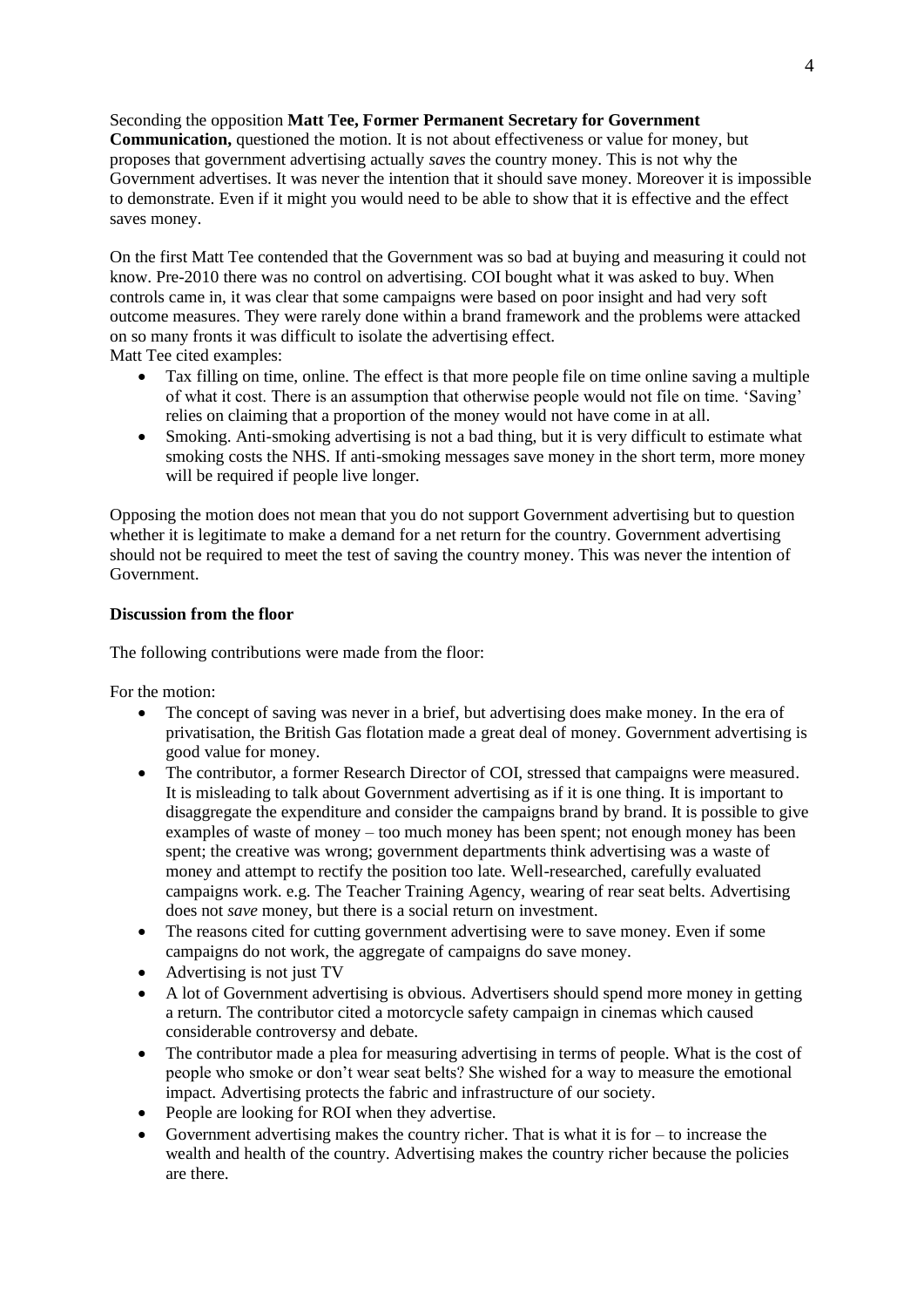The History of Advertising Trust has analysed messages. If you communicate a message that is going to save money. It is not the same as saving money for the country. Where are the savings taking place? Saving lives? In the end we have to ask if the country has benefited from this kind of communication. Sensible people have contributed money with an objective. Is the country better off? Yes.

## Against the motion:

- The State has a tendency to expand. There are shades of grandeur in the claim that  $\pounds 1$  spent on advertising for the NHS saves £5. Advertising is a borderline mystical discipline and the Lord Leverhulme's quote is not a defence of advertising. There appears to be a bonfire of taxpayers' money. Whatever happened to the Big Society?
- The wording of the motion says 'saves', not 'can save'. Health benefits are designed not to save, but to provide health benefits. You cannot say Government advertising *saves* money. It may well be a good use of money but it doesn't save the country money.
- The contributor stressed that there are other channels of communication besides TV and press: e.g. the Internet, sales promotion, direct marketing are all part of the marketing mix. There are many ways of communicating and changing people's behaviour. Most of the campaigns cited involved multi-level campaigns. Advertising on its own is rarely effective; marketing is effective.

### **Summing up**

Summing up for the opposition, **Matthew Sinclair** stressed there were two types of evidence: experiments and evaluations. Cost benefit scores are extremely uncertain because it is very difficult to have proper controls. The Teachers' Recruitment Study needed a control of employment in other sectors. Evaluations are worthwhile to assess which projects are likely to be better value for money. To save money you need well-targeted campaigns. But most people do not smoke; most people do not file self-assessment tax returns. Advertising can be effective in making small changes; it is less effective if you are making big 'asks' and addressing behaviour that will actually save money. Teachers' recruitment is difficult to assess. As far as the NHS is concerned all the academic evidence shows that advertising makes less impression on smokers. Matthew Sinclair suggested that a well-targeted and effective campaign could be used in addressing AIDSrelated problems. You lose a lot if a campaign is not targeted and it cannot be effective if it is not. But it is very hard to obtain evidence that money can actually be saved.

Summing up for the motion **Stephen Woodford** asked what is Government for? Why are we paying taxes? The answer must be to improve the welfare and wealth of our society. Advertising is one of the most single cost-effectiveness tools that the Government can use. The differences it can make are profound. It doesn't just work to save money, but to launch new policies and present important benefits for the well-being of society. Advertising provides a multiplicity of benefits, which includes saving money. People whose lives have been saved by not smoking can carry on being productive. That many people do not smoke is not an argument for not doing the advertising. Using other channels besides TV provides a climate of non-acceptability. It is not acceptable to smoke or not to wear set belts. Advertising creates a climate of influence around issues. People making provisions for themselves on retirement are an example of multiplicity of benefits – not just cost saving. But advertising does save the country money.

#### **The result**

The motion was overwhelmingly carried by a show of hands.

#### **Next debate**